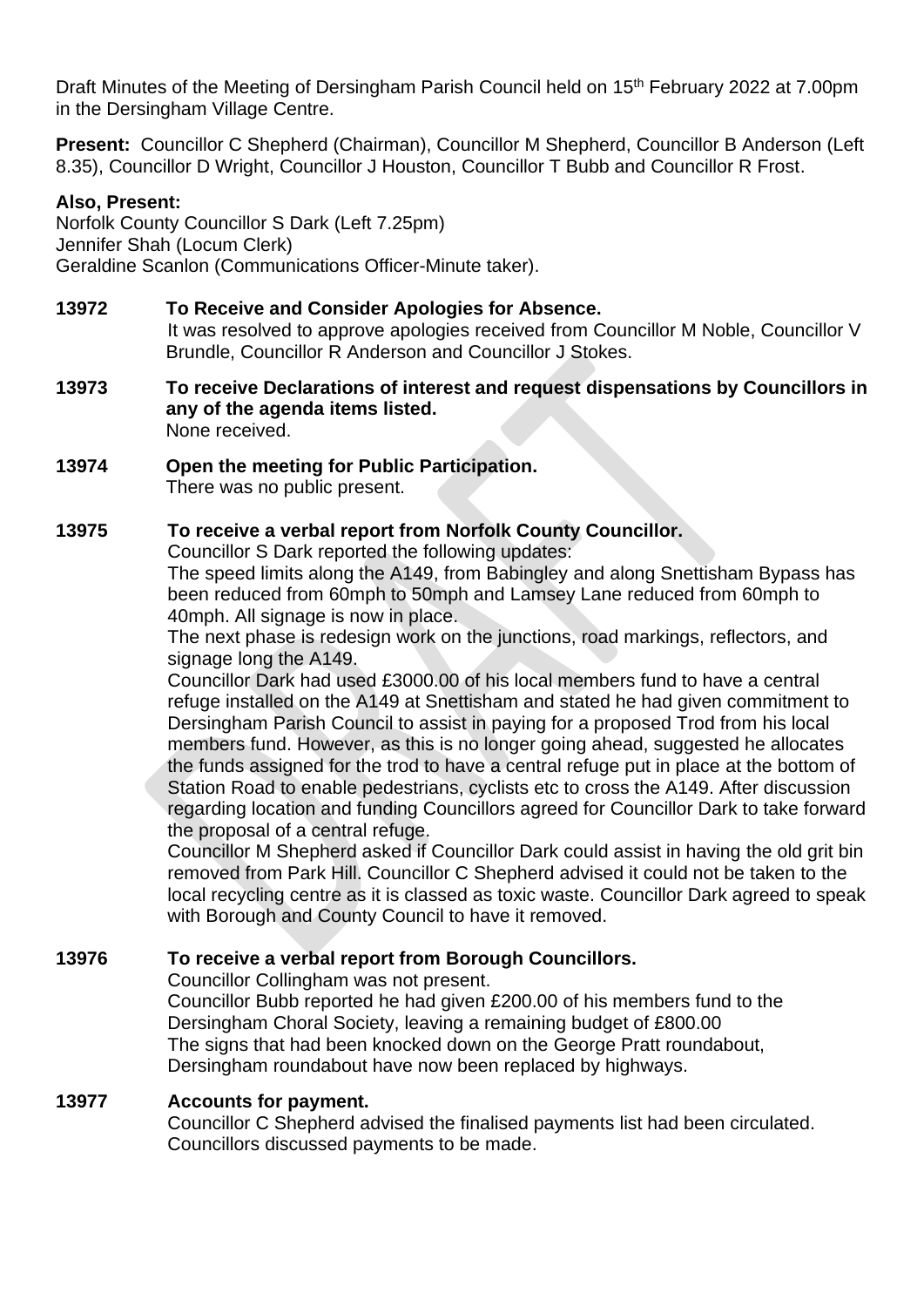# Dersingham Parish Council Expenditure transactions - payments

**Start of year** 

| Tn no | Chequ                          | Gross     | Vat     | Net Invoice        | <b>Details</b>                                                                                          | Chequ<br>е |
|-------|--------------------------------|-----------|---------|--------------------|---------------------------------------------------------------------------------------------------------|------------|
| 261   | вт<br>08.02.22-<br>261         | £98.40    | £0.00   | £98.40 07/12/21    | <b>HMRC-PAYE - Months 7-</b><br>9 PAYE                                                                  | £98.40     |
| 1     |                                | $+3.40$   | £0.00   | $+3.40$            | Staff<br><b>Employee PAYE</b>                                                                           |            |
| 2     |                                | £41.33    | £0.00   | E41.33             | <b>Staff</b><br><b>Employees NI</b>                                                                     |            |
| 3     |                                | £47.53    | 60.00   | £47.53             | Staff<br><b>Employers NI</b>                                                                            |            |
| 4     |                                | £12.94    | £0.00   | £12.94             | Staff<br>Interest $+$ ?                                                                                 |            |
| 258   | вт<br>15.02.22-<br>244         | £81.00    | £13.50  | 567.50 25/01/22    | Aston Shaw - Undertaking<br>payroll to 05.01.22                                                         | £81.00     |
| 254   | DD<br>20.02.22-<br>254         | £126.16   | £21.03  | £105.13 01/02/22   | K & M Lighting Services -<br>Streetlight Maintenance                                                    | £126.16    |
| 263   | вт<br>15.02.22-<br>263         | £1,890.00 | £315.00 | £1,575.00 01/02/22 | Ward Hill Walker - HR<br>Advice                                                                         | £1,890.00  |
| 250   | BЛ<br>15.02.22-<br>250         | £45.00    | £0.00   | £45.00 02/02/22    | David Doman - War<br>memorial                                                                           | £45.00     |
| 260   | <b>D/P</b><br>15.02.22-<br>260 | 590.00    | £0.00   | 590.00 02/02/22    | Kelth Kendall - Please<br>clean two Bus Shelters on<br>Hunstanton Road as per<br>your quote @£45.00 per | £90.00     |
| 247   | вт<br>04.02.22-<br>247         | £8.50     | £0.00   | £8.50 07/02/22     | Bardays Bank - E-<br>Payment Plan Charges                                                               | £8.50      |
| 251   | DD<br>02.02.22-<br>251         | £41.40    | 55.90   | £34.50 07/02/22    | System:3 Business<br>Solutions - 365 Subs                                                               | £41.40     |
| 255   | SO<br>07.02.22-<br>247         | £270.00   | £0.00   | £270.00 07/02/22   | C& E Handyman<br>Services - Cleaning                                                                    | £270.00    |
| 248   | <b>D/P</b><br>15.02.22-<br>248 | £70.00    | £0.00   | £70.00 08/02/22    | C& E Handyman<br>Services - Cleaning                                                                    | £70.00     |
| 262   | BП<br>15.02.21-<br>262         | £500.00   | £0.00   | £500.00 08/02/22   | Stephen Martyn - Website<br><b>Hosting and Maintenance</b>                                              | £500.00    |
| 246   | DD<br>28.02.22-<br>246         | £13.40    | 42.23   | £11.17 10/02/22    | Utility Warehouse -<br>Mobile Phone                                                                     | £13.40     |
| 256   | DD<br>28.02.22-<br>256         | £286.66   | £47.78  | £238,88 13/02/22   | OPUSEnergy - Streetlight<br>Energy                                                                      | £266.66    |
| 245   | SO<br>20.02.22-<br>245         | 688.33    | 40.OO   | £88.33 20/02/22    | Jo Halpin Jones - Village<br><b>Voice Honorarium</b>                                                    | £88.33     |

#### Signature

Date 15/02/22 12:58 PM Vs: Signature

Page 1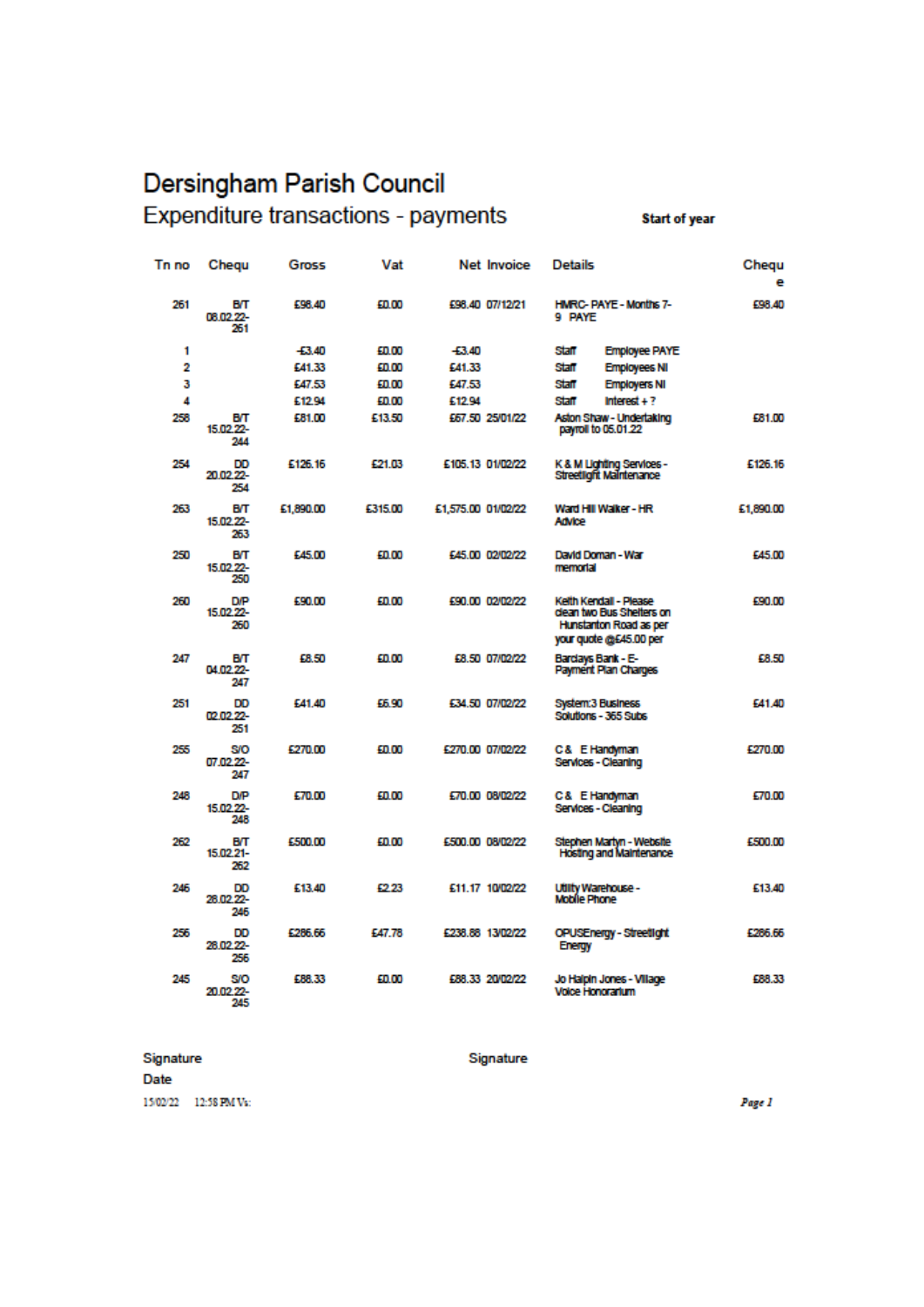## Dersingham Parish Council **Expenditure transactions - payments**

**Start of year** 

| Tn no        | Chequ                  | <b>Gross</b> | Vat     |                    | Net Invoice     | <b>Details</b><br>Norfolk Pension Fund - |                  | Chequ<br>е |
|--------------|------------------------|--------------|---------|--------------------|-----------------|------------------------------------------|------------------|------------|
| 249          | BП<br>28.02.22-<br>249 | £785.56      | £0.00   | £785.56 28/02/22   |                 |                                          |                  | £785.56    |
| 1            |                        | £153.29      | £0.00   | £153.29            |                 | Staff                                    | <b>Employees</b> |            |
| 2            |                        | £632.27      | £0.00   | £632.27            |                 | Staff                                    | <b>Employers</b> |            |
| 252          | DD<br>28.02.22-<br>252 | £49.14       | £8.19   |                    | £40.95 28/02/22 | <b>British</b><br>Telecommunications -   |                  | £49.14     |
| 253          | BП<br>28.02.22-<br>253 | £854.12      | £0.00   | £854.12 28/02/22   |                 | Staff-Wages                              |                  | £854.12    |
| 257          | BП<br>28.02.22-<br>257 | £1,427.52    | £0.00   | £1,427.52 28/02/22 |                 | Staff-Wages                              |                  | £1,427.52  |
| <b>Total</b> |                        | £6,725.19    | £414.63 | £6,310.56          |                 |                                          |                  |            |

## **It was resolved to approve the payments.**

#### **13978 Accounts up to 31st January 2022.**

Councillor C Shepherd advised the accounts to 31<sup>st</sup> January had been circulated and presented at the last Finance & Administration working group meeting. Councillor M Shepherd reported he had performed the IAC checks; bank reconciliations were in order and no major discrepancies found. The petty cash check had not been carried out.

## **13979 Minutes of the Meeting of Dersingham Parish Council held 15th December 2021.**

a) To approve the minutes.

Councillor C Shepherd advised these minutes had not been circulated at the previous Full Council meeting.

Councillor C Shepherd stated an email had been received from the Clerk with points she wished to raise regarding Full Council minutes of 15<sup>th</sup> December 2021, Notes of Full Council meeting 17<sup>th</sup> January 2022 and minutes of Full Council meeting of 28<sup>th</sup> January 2022. Also Finance Working Group notes. Councillor C Shepherd advised these would be dealt at the appropriate agenda item. Full Council Meeting 15 December 2021.

**Min number 13933** The Clerk queried the decision to appointment Mrs Scanlon as Proper Officer as she thought it was to cover the Christmas/New Year break. Councillor C Shepherd advised she had referred to her notes of the meeting 15<sup>th</sup> December and it had been agreed Mrs Scanlon would act as Proper Officer for any future absence of the Clerk. Councillor B Anderson stated it had been approved by Councillors as an ongoing arrangement and not one that needed agreement each time the Clerk was absent. **It was approved by Councillors that Mrs Scanlon had**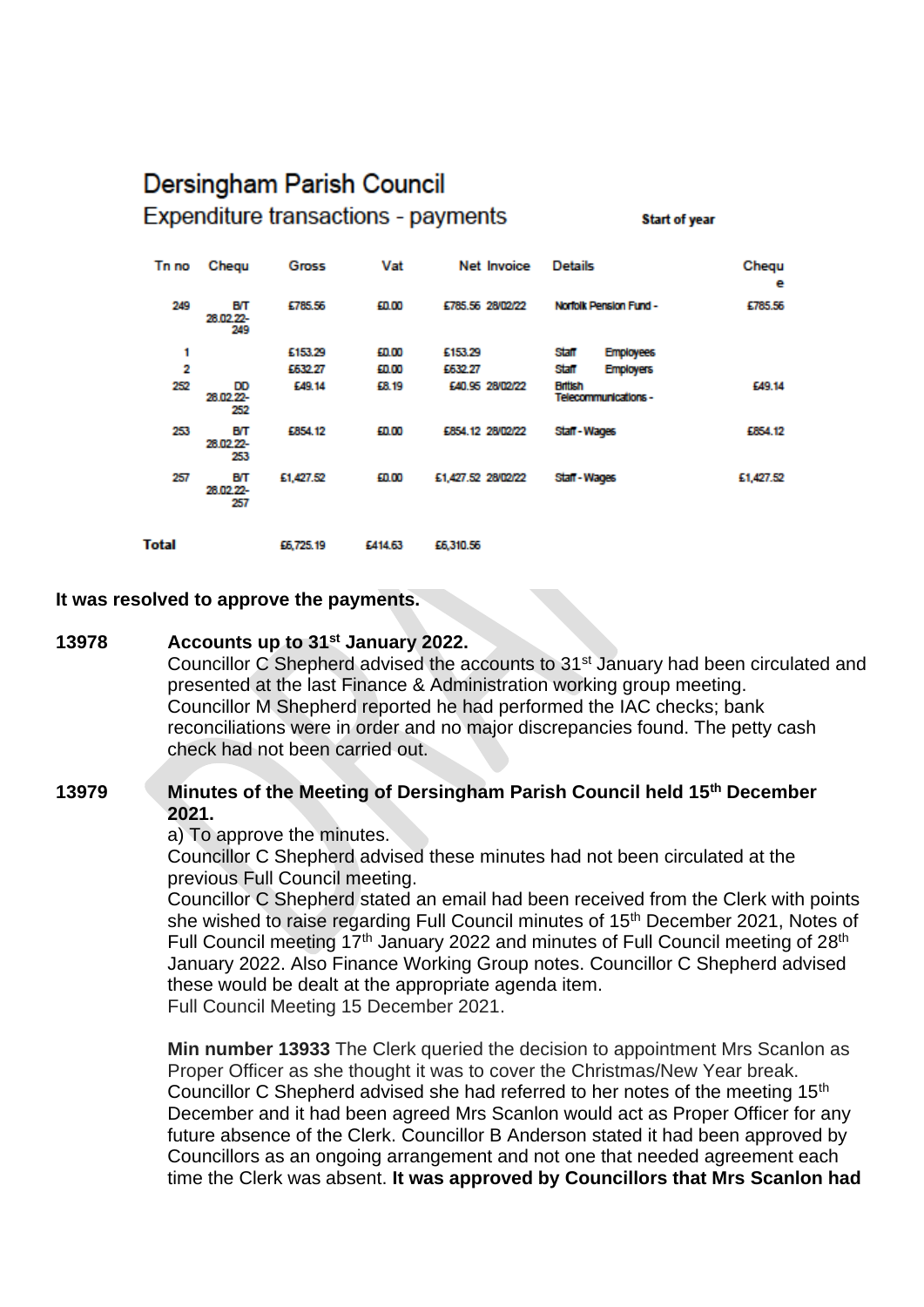## **been appointed by Full Council to act as the Proper Officer in the Clerks absence as an ongoing arrangement.**

b) Action points.

## **13980 Notes of the Communications Working Group meeting held 4th January 2022.** Councillor C Shepherd reported the following.

Notification had been received from Clanpress regarding an increase in printing costs with the additional cost being balanced by reducing the print by 100 copies. Mr Martyn who currently maintains the Parish Council website has given 12 months' notice therefore Councillor C Shepherd proposed setting up a working group to discuss the future running of the website. It was agreed Councillor M Shepherd to join the working group and Councillor Hipkin be invited to join.

Supplementary pages are being formatted to add as in insert in the Village Voice detailing events due to be held over the Queens Platinum Jubilee 4-day weekend.

## **13981 Notes of the Budget Working Party meeting held 17th January 2022.**

The Clerk advised it was not necessary to approve notes from working group meetings and no resolutions in notes as proposals can only be agreed and taken to Full Council. Also, the numbering was incorrect as notes should not follow on numerically from the previous minutes and should show CWN.

Councillor C Shepherd advised the numbering of minutes is discretionary to each Parish Council and Clerk, there is nothing stipulated in any Parish Council rules and regulations regarding the numbering of minutes or working group notes. Councillors discussed the numbering of the minutes of 15<sup>th</sup> December and the numbering of the notes of the 4th January. **It was approved by Councillors no further action was needed.**

## **13982 Minutes of the Meeting of Dersingham Parish Council held 28th January 2022.**  a) To approve the minutes.

**Min 13957**

The Clerk asked if all Councillors agreed to appoint a HR Consultant which had incurred costs more than £9000.00. Councillors had agreed to the appointment of the HR Consultant.

Councillor C Shepherd reported, to date, the amount authorised for HR services was £6487.50. Councillor B Anderson stated it was clear an error had been made against the budget line.

## **Min 13959**

The Clerk advised it was not appropriate for a tree surgeon to undertake electrical work and had asked for a quote from an electrician to undertake this outstanding work.

Councillors discussed the Clerks comment. **It was approved that minute 13959 was factual and reflected what was said at the Full Council meeting.**

## **Min 13962**

The Clerk queried the decision regarding the full council meeting to be held 15<sup>th</sup> February 2022.

Councillors discussed the Clerks comments and under minute number 13966 it states, "Councillors discussed the issue and it was resolved for the Full Council to be held 15<sup>th</sup> February 2022; the Clerk to arrange a Locum Clerk to attend." Therefore, all Councillors had been part of the decision made.

b) Action points.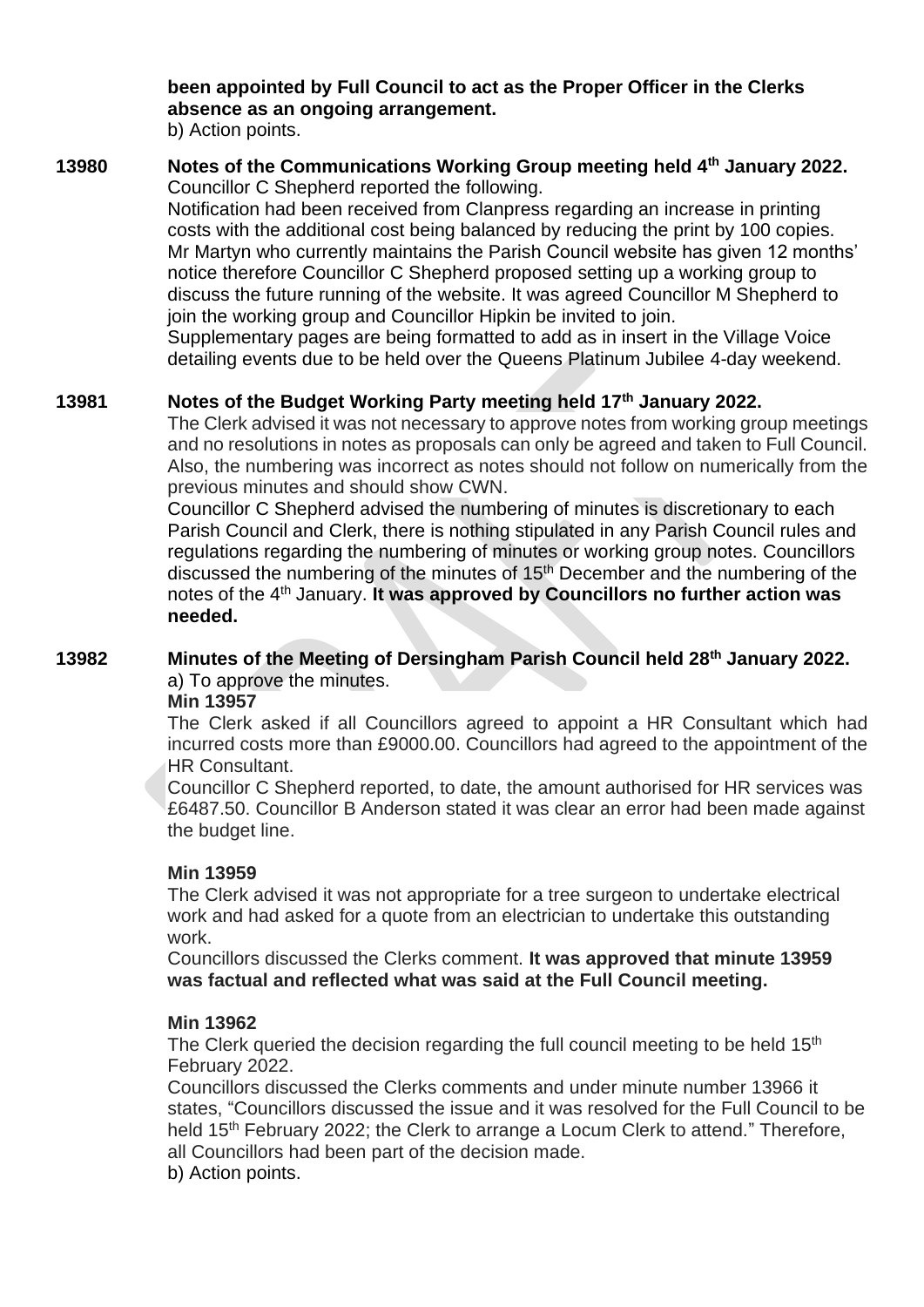## **13983 Notes of the Finance & Administration Working Party meeting held 7 th February 2022.**

Councillor C Shepherd stated that comments raised by the Clerk concerning the Finance & Administration meeting notes should be addressed at the next Finance & Administration meeting and not brought to Full Council, as this is the usual procedure regarding committee minutes/notes.

Councillor M Shepherd advised there had been three Minor grant application received and reported there is currently £375.00 remaining in the minor grant budget for 2021/22. Finance & Administration had discussed the applications which resulted in the following proposal to Full Council.

Application 1: from Norfolk Citizens Advice Finance working group propose to donate £200.00

Applications 2: from Dersingham Choral Society Finance working group propose to donate 150.00.

Application 3: from Fresh Start New Beginnings, Finance working group propose the Clerk write to the applicant advising them there are insufficient funds remaining for 2021/22 to agree a grant.

Councillors discussed the proposals. **It was resolved to approve the proposals.** 

## **13984 Notes of the Environment Working Party held 8th February 2022.**

Councillor R Frost advised a five-year plan had been written and updated by Councillor R Anderson and had been circulated by the Clerk and asked for agreement by Full Council to proceed with the plan. Councillors discussed the plan. **It was resolved to approve to proceed with the five-year plan.** Councillor Houston wished to have his contrary vote recorded.

Councillor R Frost requested approval for two trees to be purchased, a hornbeam to replace a tree on the Recreation Ground, costing £118 plus VAT, and a beech tree to be planted by the Village sign for the Queens Platinum Jubilee, Costing £116.00 plus VAT. **It was resolved to approve the purchase of the trees.**

Councillor C Shepherd proposed to vire £4560.00 from project reserves to enable an order to be placed for 5 new lamp columns. Councillors discussed the proposal. **It was resolved to approve the proposal.**

Councillor M Shepherd requested the Clerk send the details of the newly replaced lamp columns to enable him to update Parish Online.

Councillor C Shepherd advised the Environment Committee had received two quotes for work needed on a tree damaged in the storm in Crisp Close and proposed an order be placed with Arborcraft for £180.00 plus VAT to carry out the necessary work. **It was resolved to approve the proposal.**

Councillor C Shepherd advised the four gates around the Recreation Ground needed self-closures installing, quotes had been received and it had been agreed to propose to Full Council to approve Able Engineering to install the self-closures and request the gate on Bank Road to the play area be rehung to open inwards. Councillors discussed the proposal; Councillor M Shepherd requested the gate be rehung before the self-closures were installed. **It was resolved to approve the proposal with the gate on Bank Road being rehung before the self-closures are installed.** Councillor C Shepherd advised the Climate Change working group had not met however Councillor B Anderson had reported Full Councils agreement was needed for a contractor to carry out a professional survey on the Centres PV Cells. Councillor B Anderson proposed to enable specifications, cell placement etc to be discussed

the item be deferred back to the Environment Committee. **It was resolved to approve the proposal.**

Councillor Bubb reported the Environment Committee had received a letter from a Parishioner asking if the Warren could be renamed as The Warren Nature Reserve.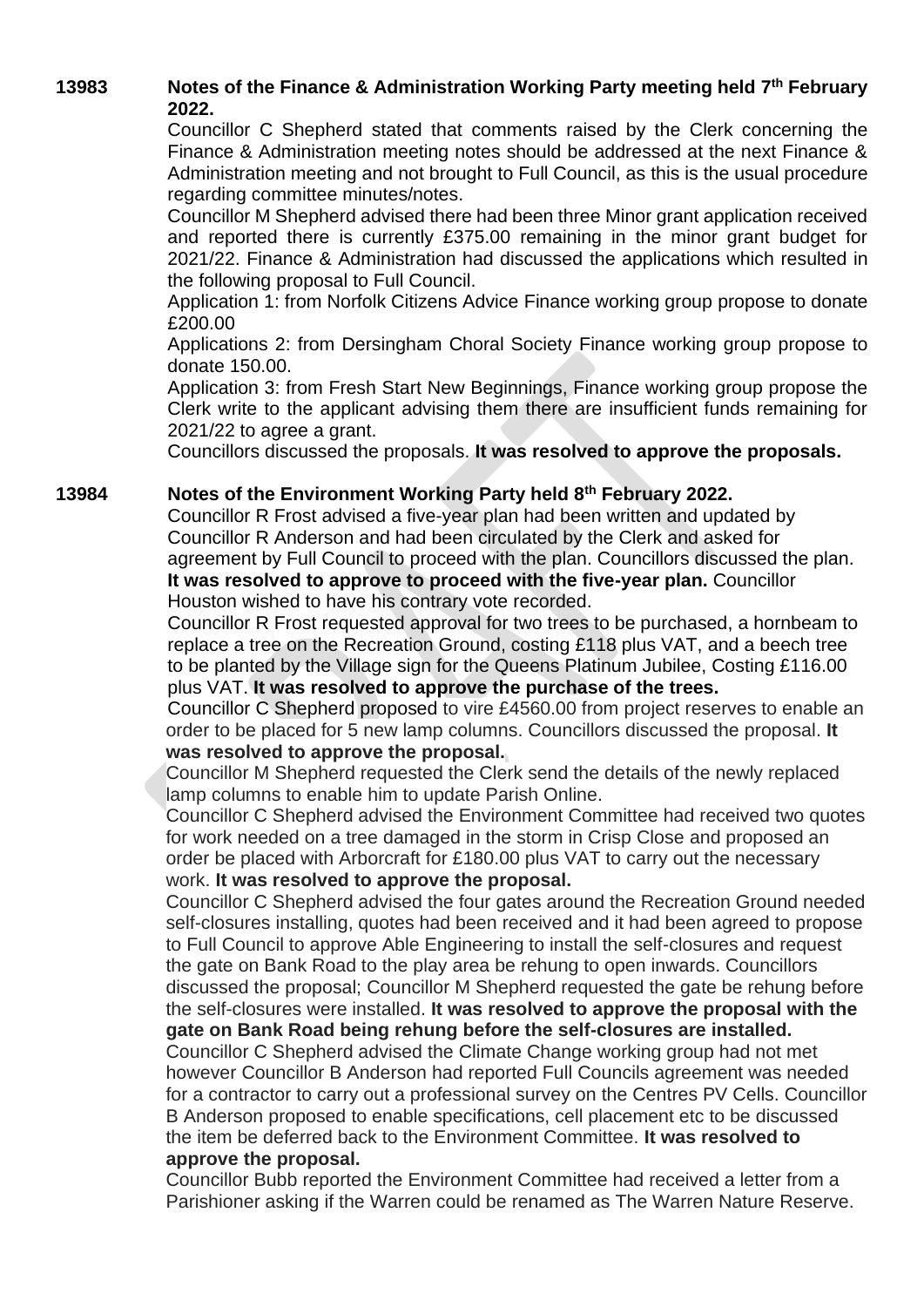Councillor B Anderson stated any name change would be subject to approval by the Borough Council. Councillors discussed the proposal. **It was resolved to approve to change the Warren to "The Warren Nature Reserve" subject to Borough Council agreement.**

## **13985 Minutes of the Staffing Committee meeting held 14th February 2022.**  Councillor C Shepherd advised Staffing had met and approved staff salaries for payment. It had also been agreed for the Clerk to attend the Norfolk Parish Training Seminar.

The Clerk is to continue to work from home.

## **13986 Chairman's Report.**

Councillor C Shepherd advised as part of the grant received from The Lottery of £550,000.00 there is a three-year monitoring period in which an annual return must be completed and returned to The Lottery; the last return was due October 2021. A meeting has been arranged for two weeks' time.

## **13987 Clerk – RFO Report.**

No report had been received by the Clerk.

## **13988 Queens Platinum Jubilee.**

Councillor C Shepherd ran through the events planned for the holiday weekend planned in the village

Email from Councillor Brundle.

Councillor C Shepherd read the email received from Councillor Brundle detailing the proposed "Big Lunch" event to be held on the Recreation Ground Sunday 4th June 2022. Councillors discussed the email. **It was resolved to approve Councillor Brundle's request to hold the "Big Lunch" on the Recreation Ground, subject to a risk assessment, no fires of rubbish and a first aider being present.** Councillor C Shepherd is to contact Mrs Brundle with the outcome.

## **13989 Applications and Determinations.**

**All applications can be viewed, commented on, online at the Borough Council's Planning Portal.** online.west-norfolk.gov.uk/online-applications/

Applications:

22/00144/F Application for proposed first floor extension and alterations, 5 Brenda Collison Close, Dersingham. - it was approved to make no comment on the application. - It was approved to make No Comment regarding the application.

Determinations:

None Received.

- **13990 Correspondence.**  None received.
- **13991 Items for inclusion on the next agenda.**  Councillor C Shepherd asked Councillors to inform the Clerk of any items for the next agenda.
- **13992 Date & Place of next meeting.**